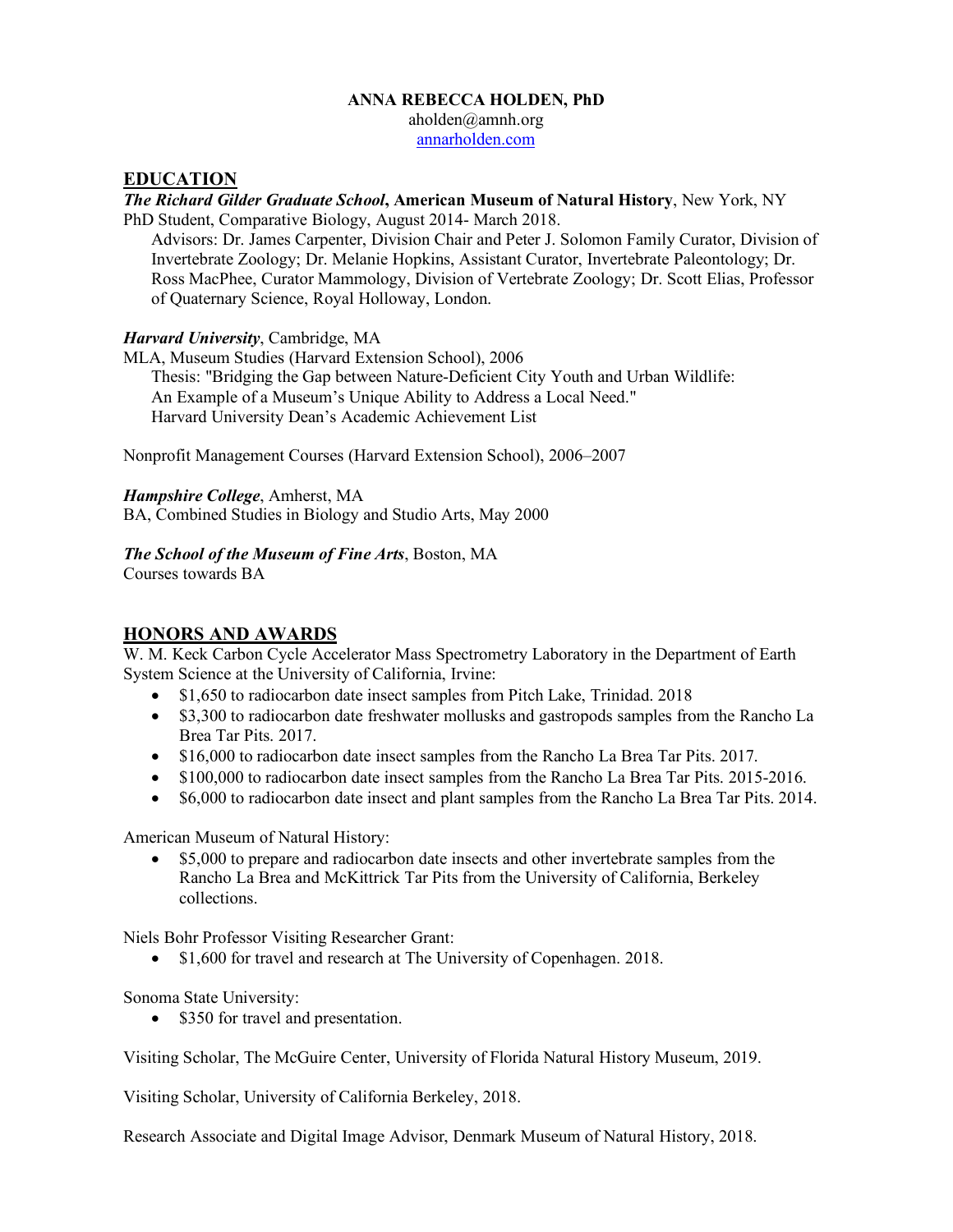Research Associate, Florida State Collection of Arthropods, The Museum of Entomology, 2017.

Research Associate, La Brea Tar Pits and Museum, 2015.

Research Associate, Entomology Section, Natural History Museum of Los Angeles County, 2014.

Natural History Museum of Los Angeles County Funds to Support Individual Research, 2013-2015:

- \$2,700 for publication fees.
- \$500 for travel to the Rancho La Brea Insect Collection for research material.
- \$500 for travel to University of California, Irvine for radiocarbon dating and isotopic analysis of Rancho La Brea insects and plants.
- \$1,000 for computed tomography scans of Rancho La Brea insect material.
- \$1,200 for travel to [see above] select samples for insect research at the Rancho La Brea Insect Collection.

Fellowship, Richard Gilder Graduate School, American Museum of Natural History

• \$138,856, four years. 2014.

National Park Service, Santa Monica Mountains National Recreation Area Invertebrate Inventory:

• \$1,000 for a preliminary spider survey of the Santa Monica Mountains. 2010.

Harvard University Dean's Academic Achievement List. 2006.

# **RELEVANT PROFESSIONAL EXPERIENCE**

**The African Natural History Research Trust (ANHRT),** London and Herefordshire, United Kingdom, **Project Manager,** 2018 – present.

*Project Management*: Applied research to optimize collection and conservation of Lepidoptera (moths and butterflies) in Sub-Saharan Africa; collaborated with various individuals from multiple institutions to improve curatorial practices; liaised with the Smithsonian Institution, the London Natural History Museum, the McGuire Center at the University of Florida Museum of Natural History; co-organized "think-tanks" and a symposium with the London Museum of Natural History to research and conserve lepidopteran biodiversity; co-led a symposium at the London Natural History Museum; organized symposium abstracts for publication.

**The Richard Gilder Graduate School, American Museum of Natural History**, New York, NY **Graduate Fellow**, 2014 – 2018.

#### **Natural History Museum of Los Angeles, Entomology Section**. Los Angeles, CA **Project Manager**, 2012 – 2014

*Management*: Managed an NSF-funded Costa Rican insect biodiversity inventory (ZADBI). Duties included strategic plan development and budgeting. Collaborated with the Curator of Entomology, an international team of scientists, and Costa Rican staff.

*Fieldwork*: Collected various target species of flies using specialized traps in multiple localities. Prepared, identified, and curated specimens*.*

*Education*: Developed and led outreach and educational activities including online curriculum with supporting materials; helped develop ZADBI website (http://phorid.net/zadbi); marketing; publications and blogs.

**La Brea Tar Pits and Museum**, Los Angeles, CA **Curatorial and Research Assistant**, 2012 – 2012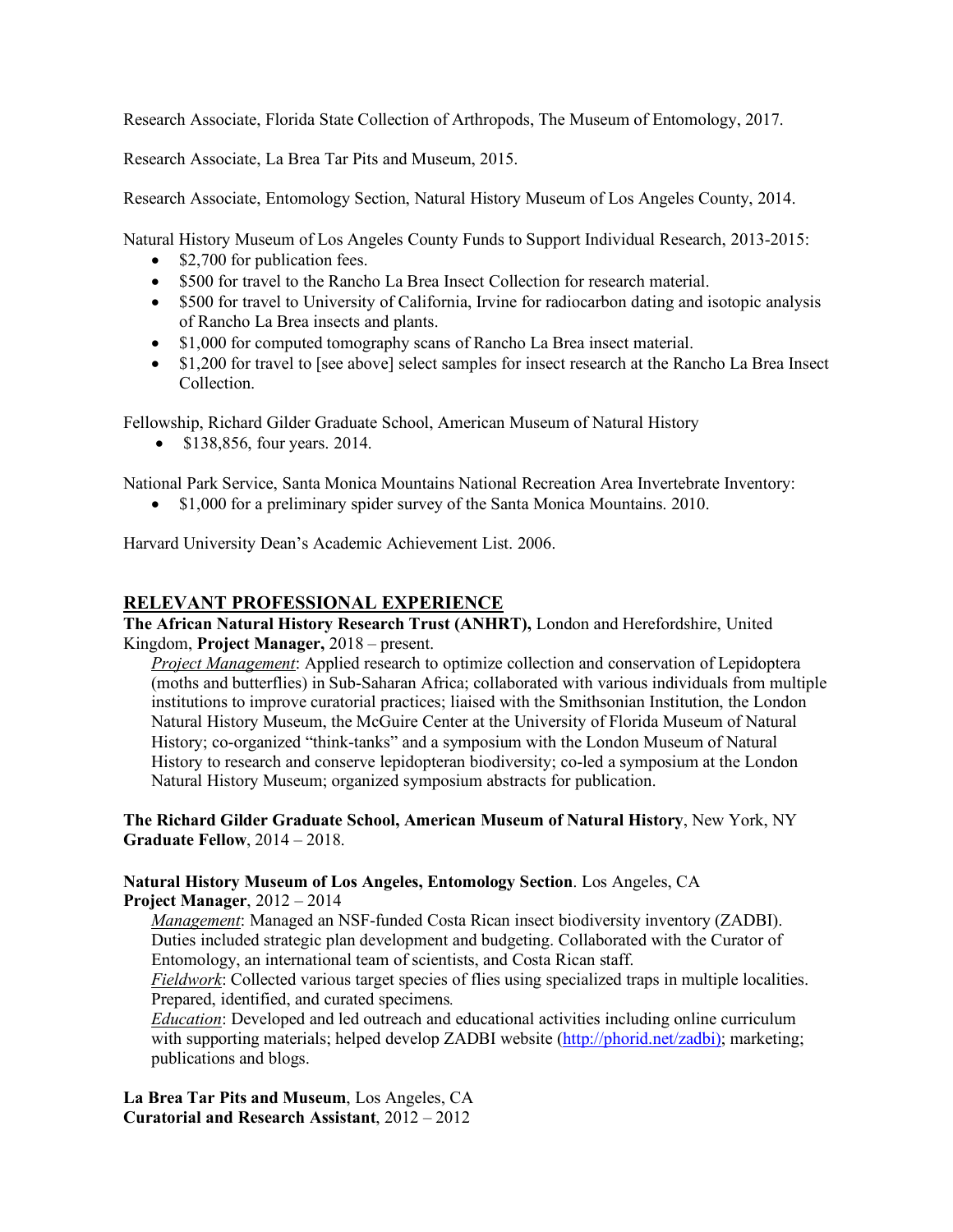*Fieldwork*: Collected comparative material including galls; established comparative beetle colonies.

*Curatorial duties*: Created an inventory and helped develop best curatorial practices for fossil insect specimens.

*Research*: Conducted research on the Museum's paleoentomology collection, using insects and insect-plant interactions as Pleistocene paleoenvironmental and taphonomic indicators. *Education*: Presented research to the Museum staff and Board of Directors; developed outreach information and advised educational staff on how to use fossil insect and plant research in educational programming.

#### **National Park Service/Natural History Museum of Los Angeles**, Los Angeles, CA **Associated Researcher**, 2009 – 2011

*Fieldwork*: Surveyed spiders in the Los Angeles and the Santa Monica Mountains in over ten localities to establish a baseline of species to be compared to a Los Angeles spider survey. *Education*: Developed and led outreach education including on-site museum programming and field-led citizen science participation.

#### **La Brea Tar Pits and Musuem**. Los Angeles, CA

#### **Project Coordinator**, 2009- 2011

*Education*: Coordinated daily school visits to the museum; managed volunteers and developed training; public and special event programming; coordinated activities and reading resources for schools and families; collaborated with Research and Collections to enhance educational programming.

# **National Park Service Boston Harbor Islands/Harvard University Museum of Comparative Zoology**, **Department of Entomology**. Cambridge, MA

## **Research Assistant and Educator**, 2009

*Fieldwork*: Collected insects from multiple Boston Harbor Islands.

*Curatorial duties*: Curated, databased specimens, and created a synoptic bee collection. *Education*: Combined research on the islands' biodiversity with public education for the Greater Boston Area public schools to foster interest in insects and other invertebrates on the Harbor Islands. Edited, tested and developed an educational kit for activities related to the ATBI project for Boston Area students. Worked collaboratively with Park Rangers, local teachers and Harvard University scientists. Refined technique for embedding locally collected insects in clear plastic resin blocks to be used as educational tools for multiple purposes.

#### **Harvard University Art Museums**. Cambridge , MA **Research Assistant and Educator**, 2008-2009

## **20/20 Project**

Worked with the Director of Major Giving, the Senior Development Officer, Harvard University students and museum professionals to build upon previous work developing and administering qualitative surveys. This particular project focused on increasing the Harvard University student population's engagement with the Harvard Art Museum.

## **Research Associate**

Worked closely with the Director of Visitor Services, the Director of Major Giving, and the Senior Development Officer, the Research Associate to systematically administer and review surveys on the visitor experience at the Harvard Art Museum. Assisted in producing a report summarizing the findings and recommendations from a literature review and best practices survey, and assembled a compilation of insights and recommendations from interviews with experts in user-centered design, museum visitor services, museum education, and experiential marketing. Researched and complied a portfolio of potential fund sources for projects that met similar community-outreach objectives. Coordinated and assisted in the interviewing process for survey interns.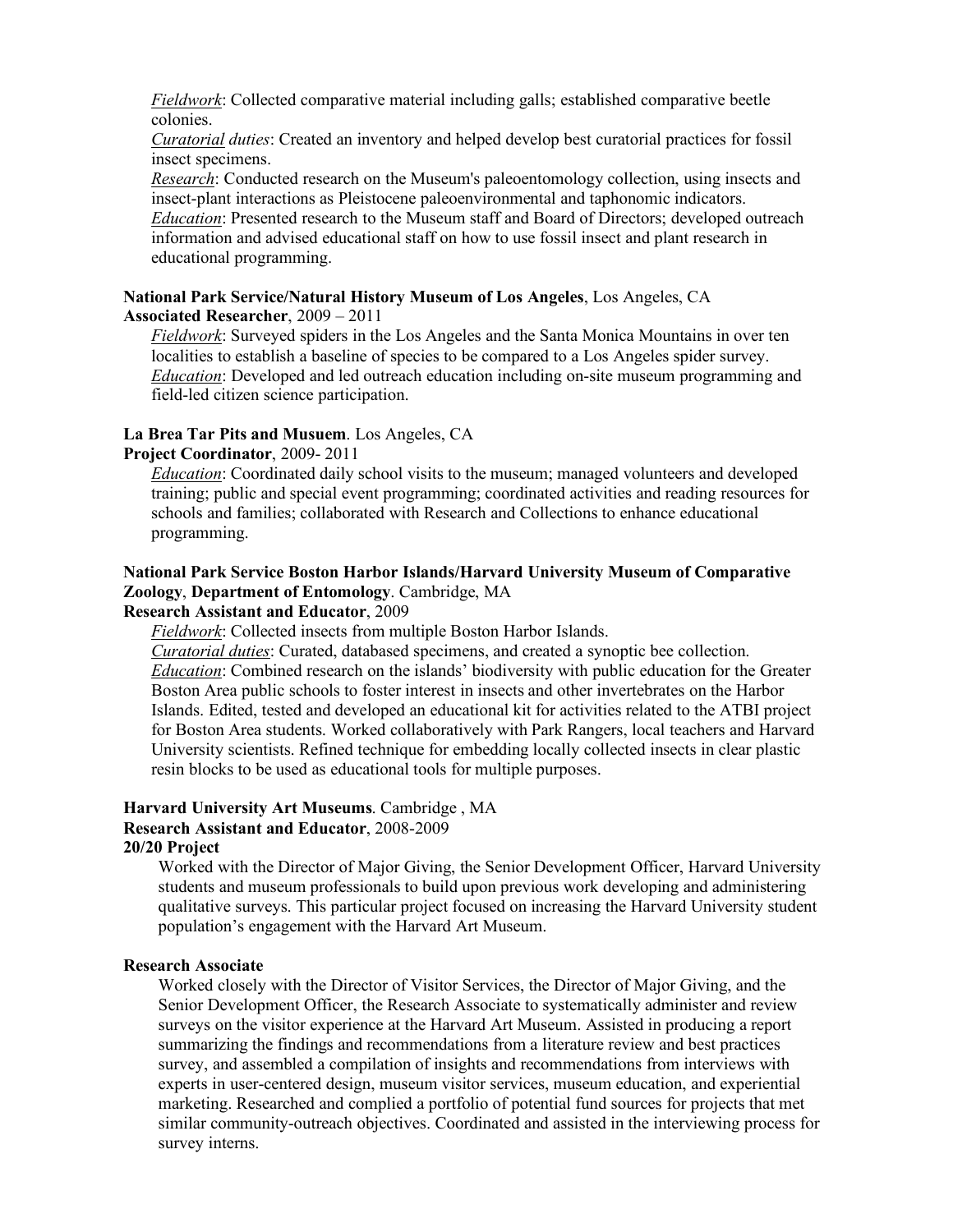#### **After-School Teacher, Public Programs**

Collaborated with the nationally renowned Citizen Schools Program to bring students from the Edison Middle School in Brighton, Massachusetts, in direct interaction with the art museum environment, engaged them in new learning experiences that enhanced their schoolwork, and sharpened their visual, writing and presentation skills. The result of this weekly program was the production of an exciting guide to the Museum, specially designed by these students for other middle schoolers. Responsibilities included creation a thirteen-week curriculum, preparing teaching materials, teaching students, planning the culminating event and internal and external program evaluation

# **Boston Children's Museum**. Boston, MA

## **Educational Kit Developer,** 2007-2008

Developed object-based, active learning curricula for science and natural history kits; evaluated them for educational impact, alignment with state and federal education frameworks and for incorporation of progressive educational theory; collaborated with Museum's teacher advisory board, local educators and after-school providers to evaluate their use and impact.

#### **Harvard University Museum of Comparative Zoology**. Cambridge, MA

**Assistant to Faculty and Collections, Department of Invertebrate Paleontology**, 2002- 2009 *Fieldwork*: Coordinated and conducted fossil fieldwork.

*Curatorial duties*: Identified and organized visual material such as illustrations and photographs within the collection; scanned, restored and enhanced digital images for presentations and websites; organized and databased fossil collections; prepared fossils with the latest techniques; acquired updated tools and machinery for lab.

*Administrative duties*: Supported faculty and collection staff in their teaching, research, and professional duties.

*Education*: Initiated, organized and lead on-site tours of the department's fossil collection with supporting outreach material. Coordinated new educational programs and lectures in conjunction with the Harvard Museum of Natural History. Developed teacher professional development training and special museum events.

#### **Harvard University Extension School**, Cambridge, MA

#### **Research Associate to Museum Studies Professor Mary Malloy**, 2007 – 2008

*Research*: Compiled a comprehensive statistical database of all museums in America; created profiles to use in analysis of factors of establishment and sustainability.

#### **Harvard University Museum of Comparative Zoology**. Cambridge MA **Lab Technician, Department of Herpetology**, 2001- 2002

*Lab work*: Maintained habitats and coordinated hormonal injections and frog pairings for lab research.

#### **PUBLICATIONS**

#### **Peer-Reviewed, Original Research:**

**Holden, A. R**. (2018) "Recent Advances in the Study of Rancho La Brea's Quaternary Insect Collection." In advanced preparation.

**Holden, A. R.** (2018) "A taphonomic and paleoenvironmental study of Late Pleistocene southern California based on a unique fossil insect assemblage from the Rancho La Brea Tar Pits." In advanced preparation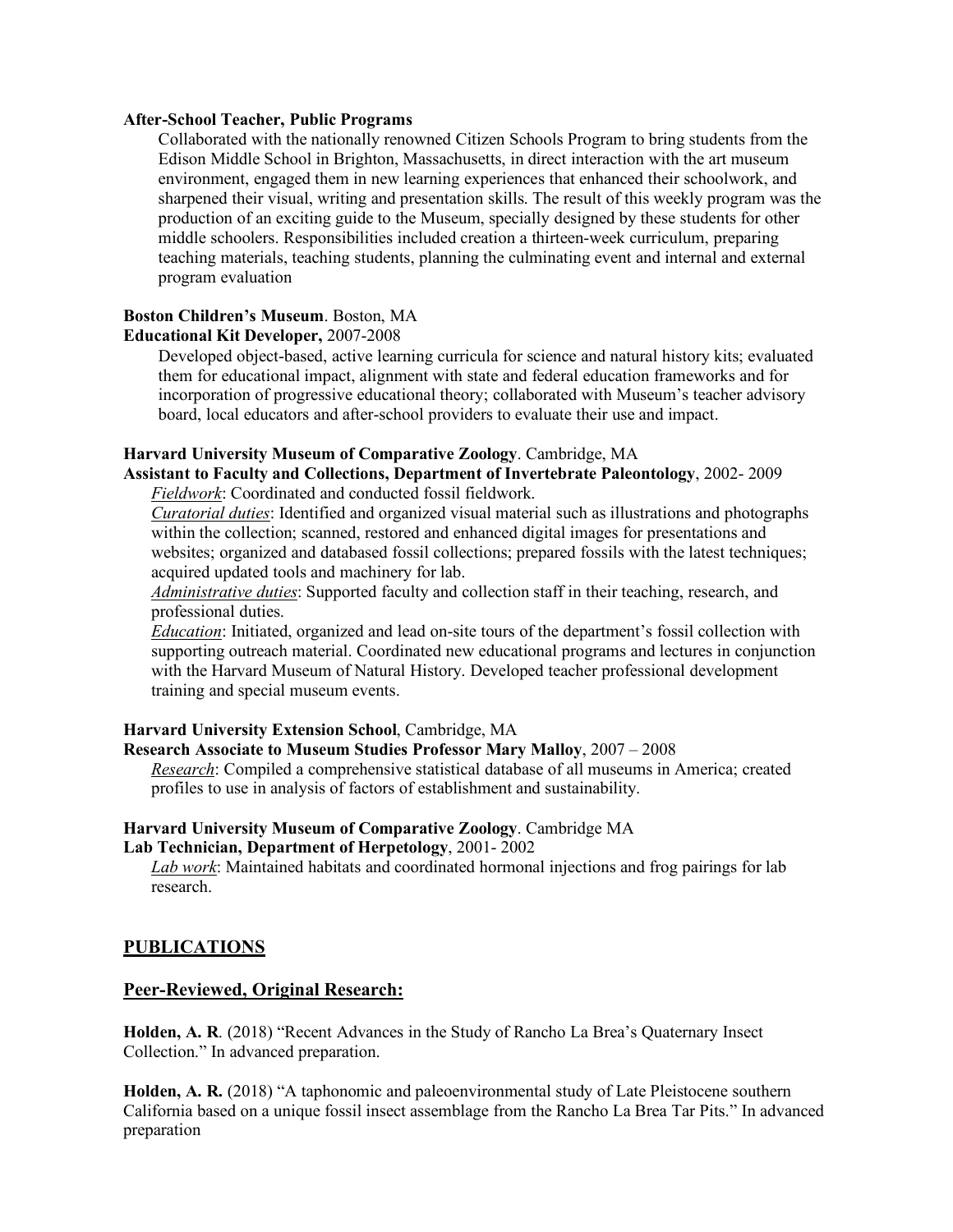Barclay, M., **Holden, A. R**. Southon, J., Angus, R. (\*Author order TBD). (2017) "The chance preservation of subfossil xylophagous beetles within their associated wood substrate: a unique opportunity to test dating methods for wood and insect remains on known synchronous sample." In preparation.

**Holden A. R**, Angus, R., Barclay, M. (2017) "Nearctic origins of *Necrobia violecea* (Coleoptera: Cleridae), a species previously considered to be invasive to North America.". *Coleopterists' Bulletin 72*(3): 558-562.

**Holden, A. R.,** Southon, J. R., Will, K., Kirby, M. E., Aalbu, R. L., and Markey, M.J. (2017). "A 50,000 year insect record from Rancho La Brea, southern California: Insights into past climate and fossil deposition." *Quaternary Science Reviews*, 168: 123-136.

**Holden, A. R.**, and Southon, J. R. (2016). "Radiocarbon dating and stable isotopic analysis of insect chitin from the Rancho La Brea Tar Pits, southern California." *Radiocarbon*, 58(01): 99-113.

**Holden, A. R.**, Erwin, Diane M., Schick, K. N., and Gross, J. (2015). "Late Pleistocene galls from the La Brea Tar Pits; Implications for cynipine wasp and native plant distribution in southern California." *Quaternary Research*, 84(3): 358-367.

**Holden, A. R.**, Koch, J. B., Griswold, T., Erwin, D. M., and Hall, J. (2014). "Leafcutter bee nests and pupae from the Rancho La Brea Tar Pits of southern California: Implications for understanding the paleoenvironment of the Late Pleistocene." *PLoS One*, April 9.

**Holden, A. R.**, Harris, J. M. and Timm, R. M., (2013). "Paleoecological and taphonomic implications of insect-damaged Pleistocene vertebrate remains from Rancho La Brea, southern California." *PLoS One,* July 3.

**Holden, A. R.** and Harris, J. M. (2013). "Late Pleistocene Coleopteran Galleries in Wood from the La Brea Tar Pits: Colonization of Juniper by *Phloeosinus Chapuis* (Curculionidae: Scolytinae) and Buprestidae." *The Coleopterists Bulletin* 67(2):155-160.

#### **Abstracts, Non-Peer Reviewed, Popular Articles:**

**Holden, A. R.** (2017). "Enhancing the Utility of Rancho La Brea Insects: Recent Advances in Methods Enable Diverse Lines of Research of the Most Extensive Quaternary Insect Collection for Paleontologists and Neontologists Alike." Presentation for the *Entomological Collections Network Annual Meeting.*

**Holden, A. R**. (2017). "Quaternary Insect Studies at the Rancho La Brea Tar Pits, southern California." Presentation for the *Entomological Society of America Annual Meeting.*

**Holden, A. R**., Southon, J. (2017). "A paleoenvironmental and taphonomic study of Late Pleistocene southern California based on a unique fossil insect assemblage from the Rancho La Brea Tar Pits." Poster for *Entomological Society of America Annual Meeting and the Entomological Collections Network Annual Meeting.*

S. Presslee, S. Lowe, **A. R Holden**, Southon, J. (2017). "Arthropods meet proteomics: The selection of insect samples from museum collections using rapid and reliable protein screening techniques." Presentation for the *Entomological Society of America Annual Meeting.*

Southon, J., **Holden, A. R.** (2017) "Insects are Wood: Sample Preparation of Insect Cuticle for Radiocarbon Dating and Stable Isotope Measurements." Poster for the *14th Annual Conference on Accelerated Mass Spectrometry.*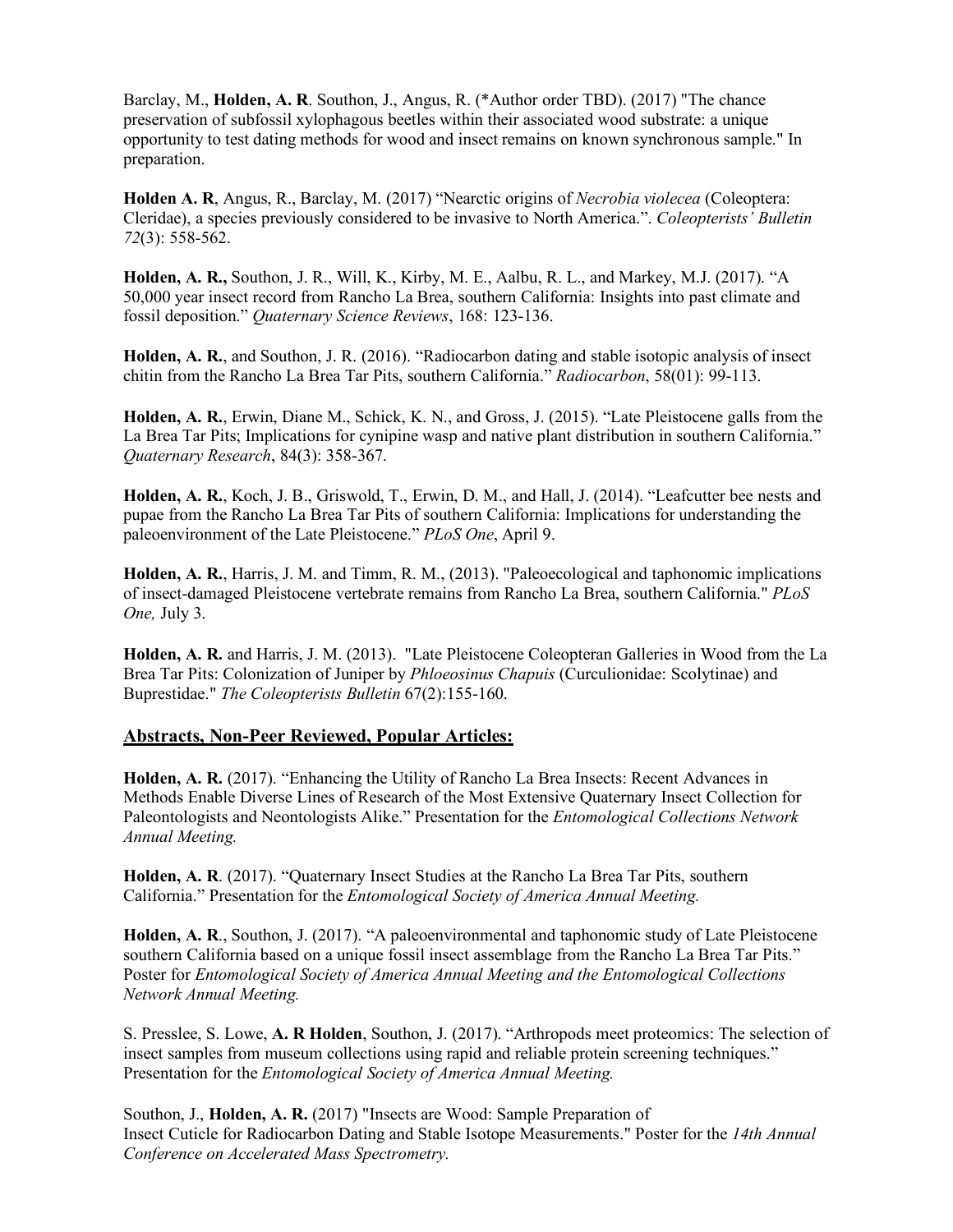Presslee, S., Macphee, R. D., Collins, M., Southon, J**., Holden, A**. **R**., Farrell, A. (2016) "Radiocarbon Dating and Proteomic Analysis of Highly Purified Bone Collagen Derived from Rancho La Brea Mammal Fossils". Poster for the *Society of Vertebrate Annual Meeting*.

**Holden, A. R.**, Erwin, Diane M., Schick, K., N. and Gross, J. (2016). "Late Pleistocene galls from the La Brea Tar Pits; Implications for cynipine wasp and native plant distribution in southern California." Poster for the *American Quaternary Society 24<sup>th</sup> Biennial Meeting.* 

**Holden, A. R.**, and Southon, J. (2016) "Successful methods to radiocarbon date insect chitin from the La Brea Tar Pits, Southern California." Poster for the *American Quaternary Society 24th Biennial Meeting.*

**Holden, A. R.**, (2016) Erwin, Diane M., Schick, K., N. and Gross, J. (2015). "Late Pleistocene galls from the La Brea Tar Pits; Implications for cynipine wasp and native plant distribution in southern California." Poster for the *American Quaternary Association 24th Biennial Meeting*.

**Holden, A. R.**, Southon, J. (2016) "Successful methods to radiocarbon date insect chitin from the La Brea Tar Pits, Southern California." Presentation for the *American Quaternary Association 24th Biennial Meeting*.

**Holden, A. R.**, Erwin, Diane M., Schick, K., N. and Gross, J. (2015). "Late Pleistocene galls from the La Brea Tar Pits; Implications for cynipine wasp and native plant distribution in southern California." Poster for the *XXXIV Willi Hennig Society Meeting.*

**Holden, A. R.**, and Southon, J. (2015) "Successful methods to radiocarbon date insect chitin from the La Brea Tar Pits, Southern California." Presentation for the *XXXIV Willi Hennig Society Meeting.*

**Holden, A.R.** (2015). "Nest architecture informs higher-level phylogenetic relationships within megachilid bees (Hymenoptera: Megachilidae)." Presentation for the *XXXIV Willi Hennig Society Meeting.*

**Holden, A. R.**, Harris, J. M. and Timm, R. M., (2013). "Paleoecological and taphonomic implications of insect-damaged Pleistocene vertebrate remains from Rancho La Brea, southern California." Poster for the *73rd Annual Meeting of the Society of Vertebrate Paleontology*.

**Holden, A. R.**, Erwin, D. M., Schick, K. N., Gross, J., and Hall, J. (2013) Traces in asphalt: New observations of Pleistocene plant – insect interactions from the Rancho La Brea Tar Pits, Los Angeles, California, USA. *Botany 2013*.

http://www.botanyconference.org/engine/search/index.php?func=detail&aid=887

Schick, K. N., **Holden, A. R.**, Erwin, D. M. (2013) The Cenozoic Record of Galls: A Review. Poster for the *6th International symposium on the biology and ecology of gall inducing arthropods and related endophytes.* http://6isbegia.org/images/draftprogram4july2sb2013.pdf. Queensland, Australia.

**Holden, A. R.**, Borkent. A., and Brown, B. V. (2013). "Progress of the Costa Rican ZADBI Project." *Fly Times*, Issue 50.

## **PRESENTATIONS**

"Enhancing the Discipline of Quaternary Entomology through the Application of Novel Methods to the Rancho La Brea Tar Pits Fossil Insect Fauna." Natural History Museum of Denmark. 2018.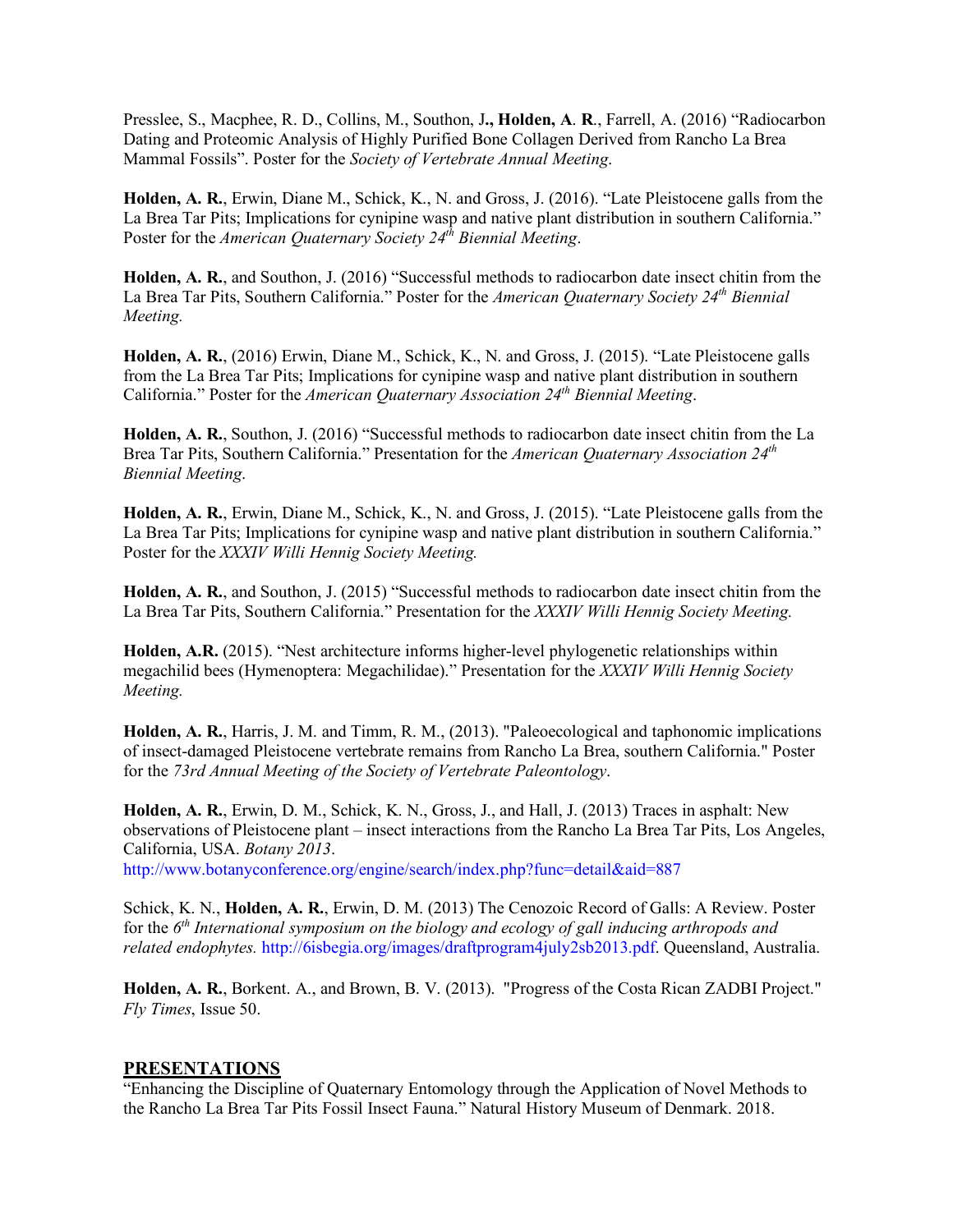"Enhancing the Discipline of Quaternary Entomology through the Application of Novel Methods to the Rancho La Brea Tar Pits Fossil Insect Fauna." GeoGenetics Section, Natural History Museum of Denmark. 2018.

"Advances in Quaternary Insect Studies at the Rancho La Brea Tar Pits, southern California." Sonoma State University. 2017.

"Quaternary Insect Studies at the Rancho La Brea Tar Pits, southern California." Pacific Coast Entomological Society Meeting at UC Berkeley. 2017.

"Quaternary Insect Studies at the Rancho La Brea Tar Pits, southern California." Smithsonian Institution. 2017.

"Quaternary Insect Studies at the Rancho La Brea Tar Pits, southern California." British Museum of Natural History. 2017.

"Quaternary Insect Studies at the Rancho La Brea Tar Pits, southern California." Royal Holloway, London. 2017

"Quaternary Insect Studies from the Rancho La Brea Tar Pits, Southern California." Lamont-Doherty Earth Institute, Columbia University. 2016.

"A 50,000 Year Insect Record from Rancho La Brea, Southern California: Insights into Past Climate and Fossil Deposition." Department of Environmental Science, Policy, and Management, University of California Berkeley. 2016.

"Successful methods to radiocarbon date Quaternary insect chitin from the Rancho La Brea Tar Pits, southern California." Natural History Museum of Los Angeles County. 2016.

"Fossil Insect Studies at the Rancho La Brea Tar Pits." La Brea Tar Pits and Museum. 2015.

"Successful methods to radiocarbon date insect chitin from the La Brea Tar Pits, Southern California." The XXXIV Willi Hennig Society Meeting. 2015

"Nest architecture informs higher-level phylogenetic relationships within megachilid bees (Hymenoptera: Megachilidae)." The XXXIV Willi Hennig Society Meeting. 2015.

#### **FIELDWORK, COLLECTIONS RESEARCH, AND COURSES**

Visiting Researcher, University of California Berkeley, Museum of Paleontology. June-August 2018. Quaternary insect fossil preparation and comparative material research.

Research and imaging of Quaternary tar pit insects from Pitch Lake, Trinidad at the Museum of Entomology, at the Florida State Collection of Arthropods. December 27, 2017-January 9, 2018; March 9-23, 2018.

Fossil and comparative insect material research: The Essig Museum of Entomology, University of California, Berkeley. March 14-21, 2016; May 29-June 3, 2016; June 8-June 18, 2016; October 7-24; November 27-December 17, 2016; February 3-17; June 13-July 5, 2017; September 27-October 10, 2017.

Fossil and comparative insect material research: California Academy of Sciences, San Francisco, California. March 14-21, 2016; May 29-June 3, 2016; June 8-June 18, 2016; October 7-24, 2016; June 13-July 5, 2017.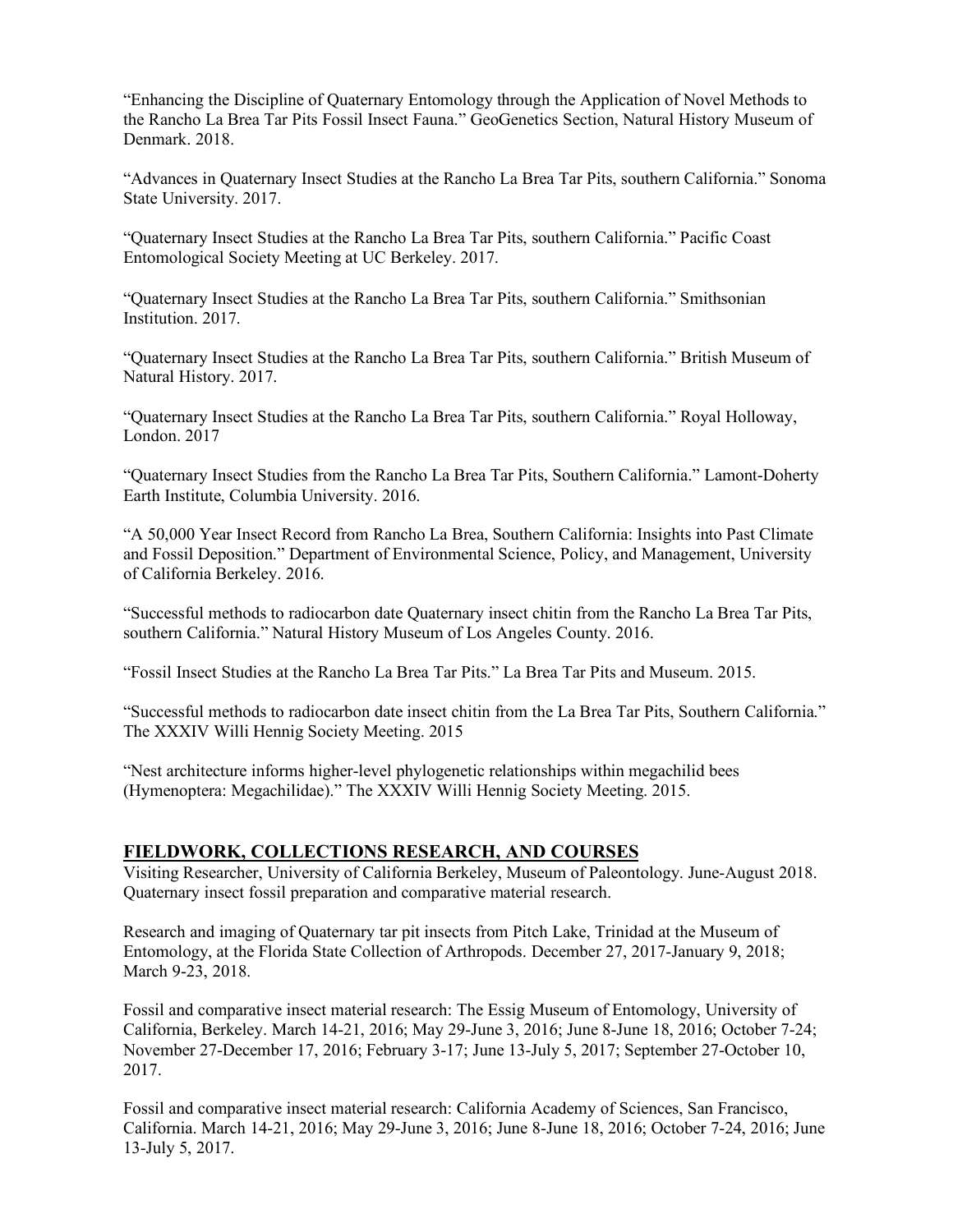Fossil and comparative insect material research: The Smithsonian Institution. January 17-26, 2017.

Fossil and comparative insect material research, beetle fieldwork with Dr. Art V. Evans, Richmond Virginia. January 19-22, 2017.

Fossil and comparative insect material research: Rancho La Brea Tar Pits and Museum/Natural History Museum of Los Angeles County, Los Angeles, California. July 1-16, 2015; November 30, 2015 - December 15, 2016; March 11-14, 2016; June 4-8, 2016; September 23-October 7, 2016.

The Bee Course. Southwestern Research Station. Portal, Arizona. August 26 - September 5, 2015.

Solitary bee field and lab work with Drs. Jerry Rozen. Southwestern Research Station. Portal, Arizona. May 10-18, 2015.

HYMCourse CRILAR. Anillaco La Rioja, Argentina. February 28 - March 9, 2015.

The Lepidoptera Course. Southwestern Research Station. Portal, Arizona. August 14 - 23, 2014.

Diptera research for the Entomology Section, Natural History Museum of Los Angeles County. Various localities, Costa Rica. 2012-2014.

## **ASSOCIATIONS**

The American Alliance of Museums The American Quaternary Association Entomological Society of America Entomological Collections Network Lepidopterists' Society The Coleopterist's Society

## **IN THE NEWS**

**Popular Science**

"Los Angeles has enjoyed the same amazing climate for 50,000 years. According to the Beetles, anyway."

http://www.popsci.com/los-angeles-climate-50000-years?KMpf2LCH7bFCAA7m.01

#### **Richmond Public Radio, 88.9FM, "What's Bugging You": "La Brea Beetles Revisited."**

Interview with Dr. Arthur V. Evans, and producer, Steve Clark, for "What's Bugging You", a weekly radio segment on insects, which airs during "Morning Addition".

"Anna Holden is the lead author of a new paper that examines beetle fragments from the La Brea Tar Pits in California. Anna discusses with entomologist Dr. Art Evans and 88.9 WCVE producer Steve Clark about how beetle bits--tens of thousands of years old--can provide insights into the climatic conditions that once prevailed at the Los Angeles Basin."

http://ideastations.org/radio/news/la-brea-beetles-revisited

**Richmond Public Radio, 88.9FM, "What's Bugging You": "Insects of the La b=Brea Tar Pits."** Interview with Dr. Arthur V. Evans, and producer, Steve Clark, for "What's Bugging You", a weekly radio segment on insects, which airs during "Morning Addition".

"Anna Holden, a doctoral student at the Richard Gilder Graduate School at the American Museum of Natural History in New York, shares her insect research at the La Brea Tar Pits in California." http://ideastations.org/radio/news/insects-la-brea-tar-pits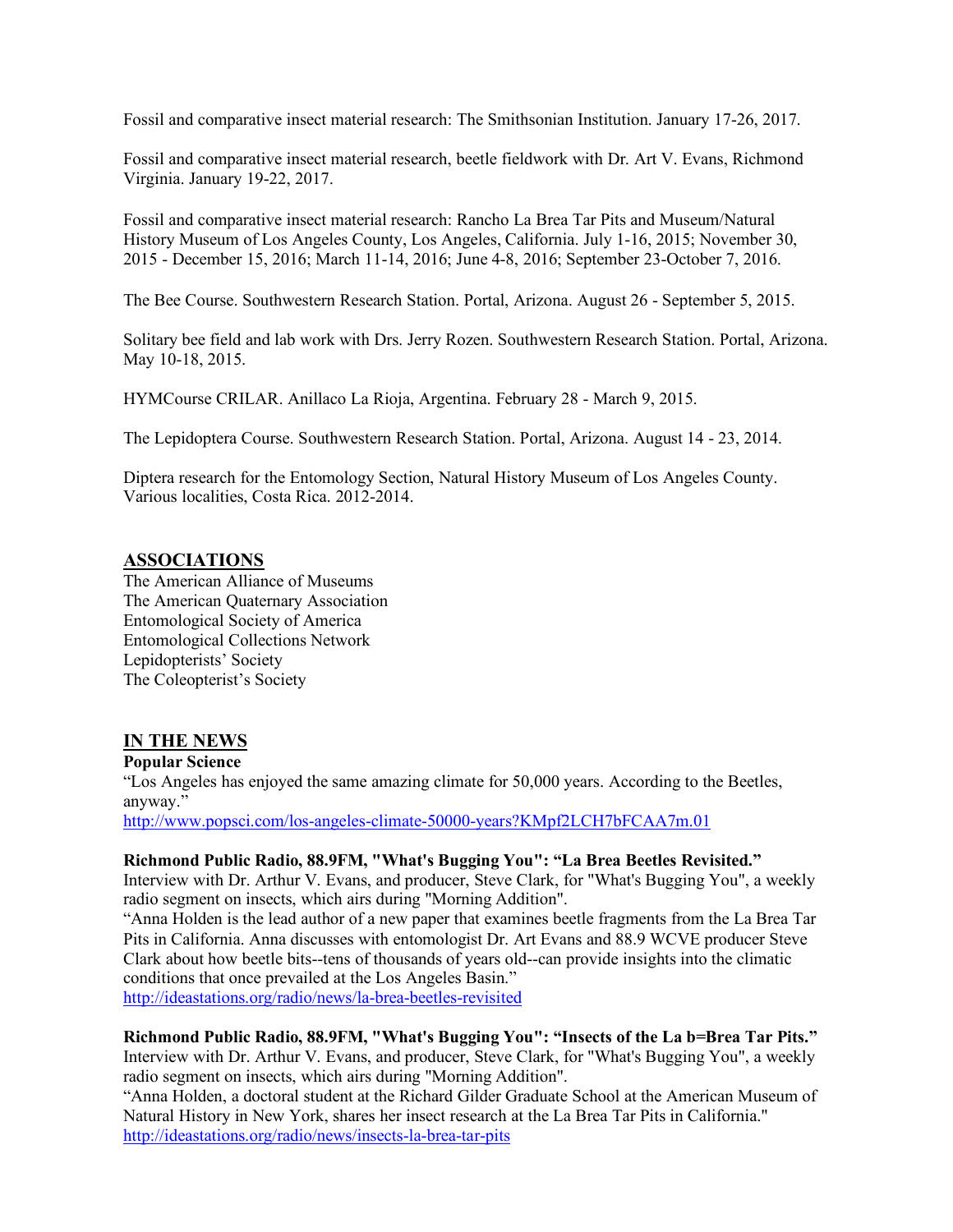## **Science Magazine:**

Drowning in tar, eaten by insects. http://news.sciencemag.org/2013/07/scienceshot-drowning-tar-eaten-insects Ancient bees pulled from tar pit. http://news.sciencemag.org/plants-animals/2014/04/scienceshot-ancient-bees-pulled-tar-pit

## **Smithsonian Magazine:**

Ice-Age bees uncovered at the La Brea Tar Pits. http://www.smithsonianmag.com/smart-news/ice-aged-bees-uncovered-la-brea-tar-pits-180950507/?no-ist

## **National Geographic:**

Tar pit bees connect California's past to the present. http://phenomena.nationalgeographic.com/2014/04/12/tar-pits-bees-connect-californias-past-to-thepresent/

## **NBC:**

Bee fossils provide rare glimpse into Ice Age environment. http://www.nbcnews.com/id/54923183/ns/technology\_and\_science-science/t/bee-fossils-provide-rareglimpse-ice-age-environment/#.VDXmXtylnFI

## **NPR Science Friday:**

Prehistoric leafcutter bee pupae. http://www.sciencefriday.com/articles/insect-microfossils-provide-prehistoric-insights/ Tar Noir: Paleoforensics at the La Brea Tar Pits. http://www.sciencefriday.com/video/08/21/2014/tar-noir-paleoforensics-at-the-la-brea-tar-pits.html

#### **Science News:**

La Brea Tar Pits yield exquisite Ice Age bees. https://www.sciencenews.org/article/la-brea-tar-pits-yield-exquisite-ice-age-bees

## **Science Daily:**

Fossil beetles suggest that LA climate has been relatively stable for 50,000 years. New radiocarbon dating of La Brea Tar Pits beetles indicates that Southern California's Paleoclimate was very similar to today https://www.sciencedaily.com/releases/2017/05/170524131134.htm

Fossil insect traces reveal ancient climate, entrapment, and fossilization at La Brea Tar Pits. http://www.sciencedaily.com/releases/2013/07/130703101433.htm

## **Science News Daily:**

Fossil insect traces reveal ancient climate, entrapment, and fossilization at La Brea Tar Pits. http://www.sciencenewsdaily.org/archaeology-fossils-news/cluster388843272/

## **Science Magazine News for Kids:**

Tar pit bones yield climate clues: Insect damage to ancient bones reveals length of 'summer' during the last Ice Age.

http://www.sciencenewsforkids.org/2013/07/insect-damage-to-ancient-bones-reveals-lengthofsummer-during-the-last-ice-age/

## **FOX News:**

Bee fossils provide rare glimpse into Ice Age environment. http://www.foxnews.com/science/2014/04/11/bee-fossils-provide-rare-glimpse-into-ice-ageenvironment/